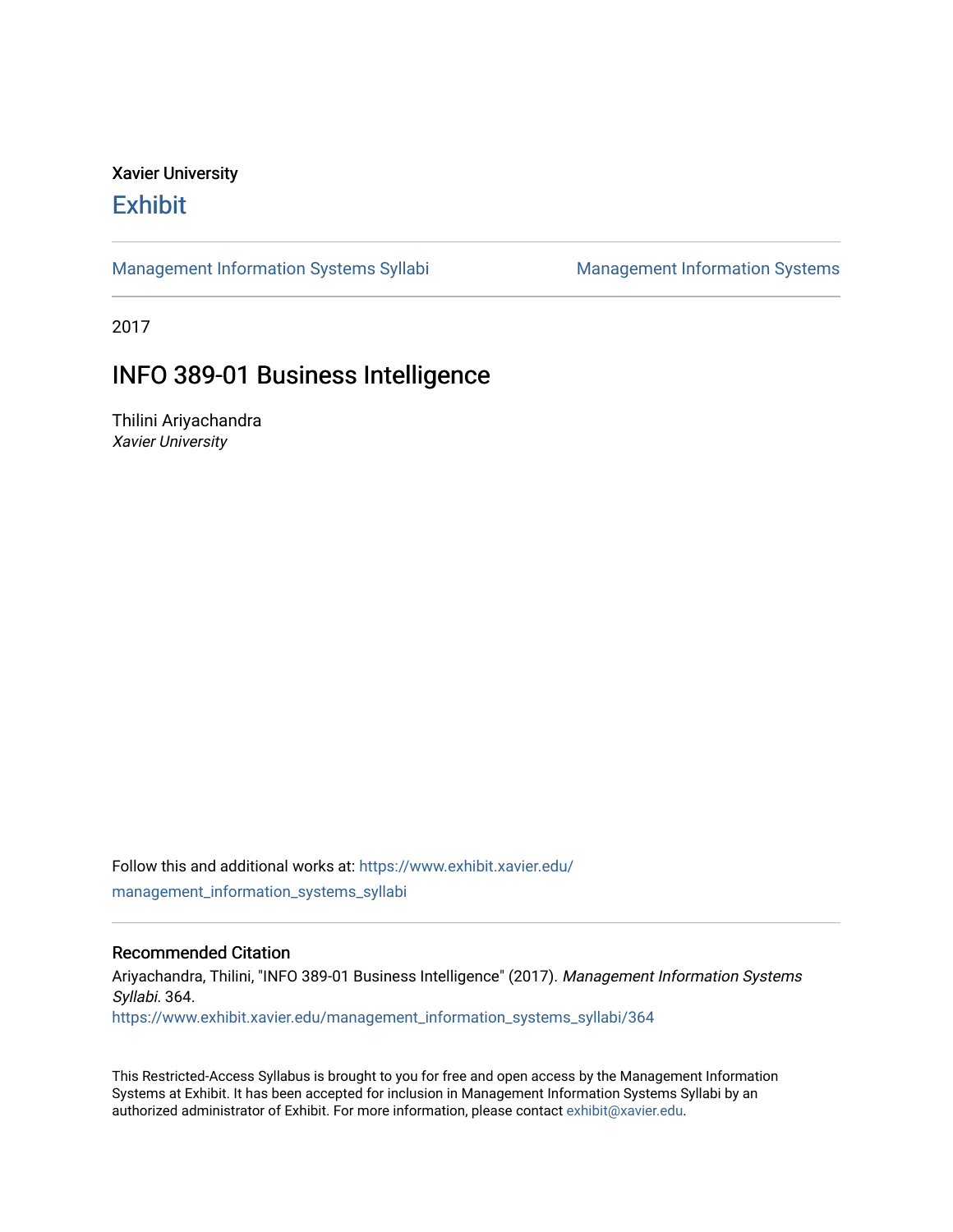# INFO 389: Business Intelligence

# **Instructor:** Dr. (Ari) Thilini Ariyachandra

**Phone:** 513-745-3379 (Please leave vmail with callback number or email address if you cannot get through)

**E-mail:** [ariyachandrat@xu.edu](mailto:ariyachandrat@xu.edu) (Please include "INFO 389" in the subject line) <- The BEST way to contact me.

**Office Hours:** 9:45am to 11:30am on Tuesday/Thursday and 4pm to 6pm on Wednesday

-------------------------------------------------------------------------------------------------------------------------

-------------------------------------------------------------------------------------------------------------------------

Mission of the Williams College of Business

*"We educate students of business, enabling them to improve organizations and society, consistent with the Jesuit tradition".*

-------------------------------------------------------------------------------------------------------------------------

### Course Description and Objectives

We live in a data-rich world in which seemingly simple visualizations represent complex realities. Data has the potential to inform decision-making and influence public or corporate policy, and when visualized with appropriate context, data has the power to be an impetus for change in the world. In this hands-on introduction to data visualization, key design principles and techniques for interactively visualizing data will be introduced. The major goals of this course are to understand how visual representations can help in the analysis and understanding of complex data, how to design effective visualizations, how to create interactive dashboards & visualizations and how to storyboard and effectively communicate using visualization.

By the end of the semester, students will be able to use visualization to discover insights in data. Students will be able to choose appropriate visualizations to perform exploratory analysis and investigate data, and create explanatory visualizations to communicate findings. To do this, students will leverage knowledge of a collection of different visualization techniques along with understanding of how to appropriately apply them and optimize their appearance for clarity and integrity.

### **Student Learning Objectives**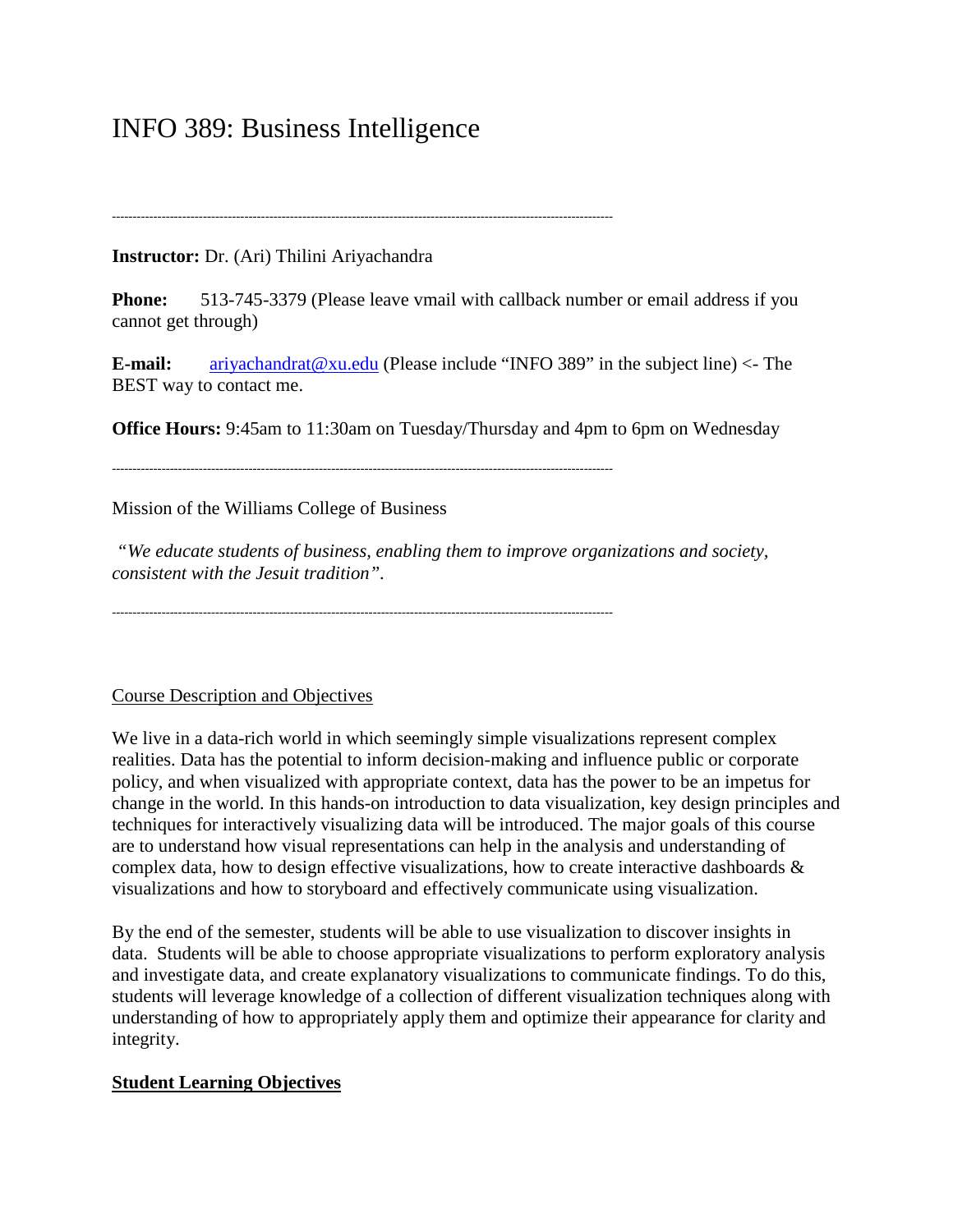- Gain an understanding of the principles of descriptive and exploratory data visualization.

 - Utilize visual tools to clean, parse and manipulate data to explore and help solve business problems.

- Create effective data visualizations from base data sets.

- Compose data stories for effective corporate communication of analytical insights.

In so doing, the course reinforces WCB Learning Goals and Objectives:

- Collect, evaluate and synthesize information to offer solutions and support decision making.

 - Produce business reports demonstrating their ability to organize and communicate ideas clearly and professionally.

 - Make effective presentations, accompanied by the appropriate technology, demonstrating their ability to organize and communicate ideas clearly and professionally, both individually and in teams.

-------------------------------------------------------------------------------------------------------------------------

Course Prerequisites & Required Skills

Students should have completed INFO 220. Please drop this course if you do not have this prerequisite. I assume you are computer literate. This means you know computer history, computer technology, and some business applications. It is helpful, but not required, for students to have taken a database course, or have previous database work experience.

#### Course resources

#### **Books :**

Title Storytelling with Data: A Data Visualization Guide for Business Professionals

Author Cole Nussbaumer Knaflic

Publisher Wiley, New York, 2015

ISBN: 978-1119002253

Title The Visual Display of Quantitative Data Author Edward Tufte Publisher Graphics Pr; 2nd edition 2001 ISBN 0961392142, 978-0961392147 - (Supplementary)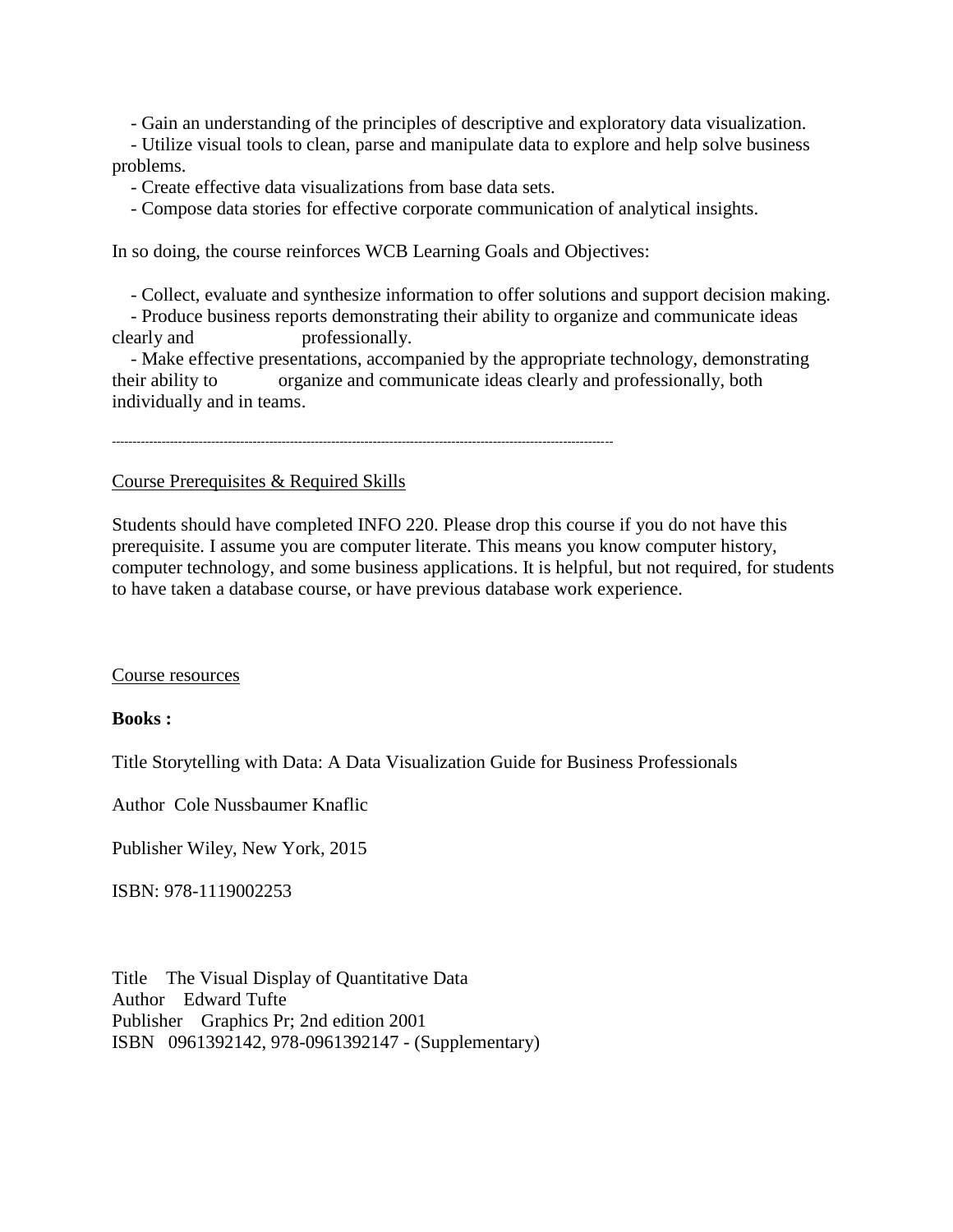Title Database Systems: Introduction to Databases and Data Warehouses

Author Nenad Jukic

Publisher Wiley, New York, 2014.

ISBN: 978-1943153190 - (Supplementary)

# **Teradata University Network:**

The class may use resources on the Teradata University Network (TUN). Please register on TUN. Its URL is [http://www.teradatauniversitynetwork.com](http://www.teradatauniversitynetwork.com/) (Links to an external site.)Links to [an external site..](http://www.teradatauniversitynetwork.com/) The password to access materials is Analytics. (Please note that the password is not case sensitive).

### Course Grading Student performance will be evaluated on the following basis:

| <b>Class Participation</b>    | 7%   |
|-------------------------------|------|
| <b>Individual Assignments</b> | 15%  |
| <b>Group Class Activities</b> | 3%   |
| Group Project One             | 15%  |
| Group Project Two             | 25%  |
| Exams                         | 35%  |
| Total                         | 100% |

IMPORTANT NOTE: You MUST score at least 60% on combined score on individual work in order for the group work points to count toward your final grade. In other words, the group work cannot help you pass the course if you have a failing grade on the individual work.

\*\*Please note that the grades reported on Canvas should be looked at with caution. While individual assignment grades are accurate, the overall total on Canvas does not reflect your overall grade. You should compute your overall grade based on the percentages provided in the evaluation table above.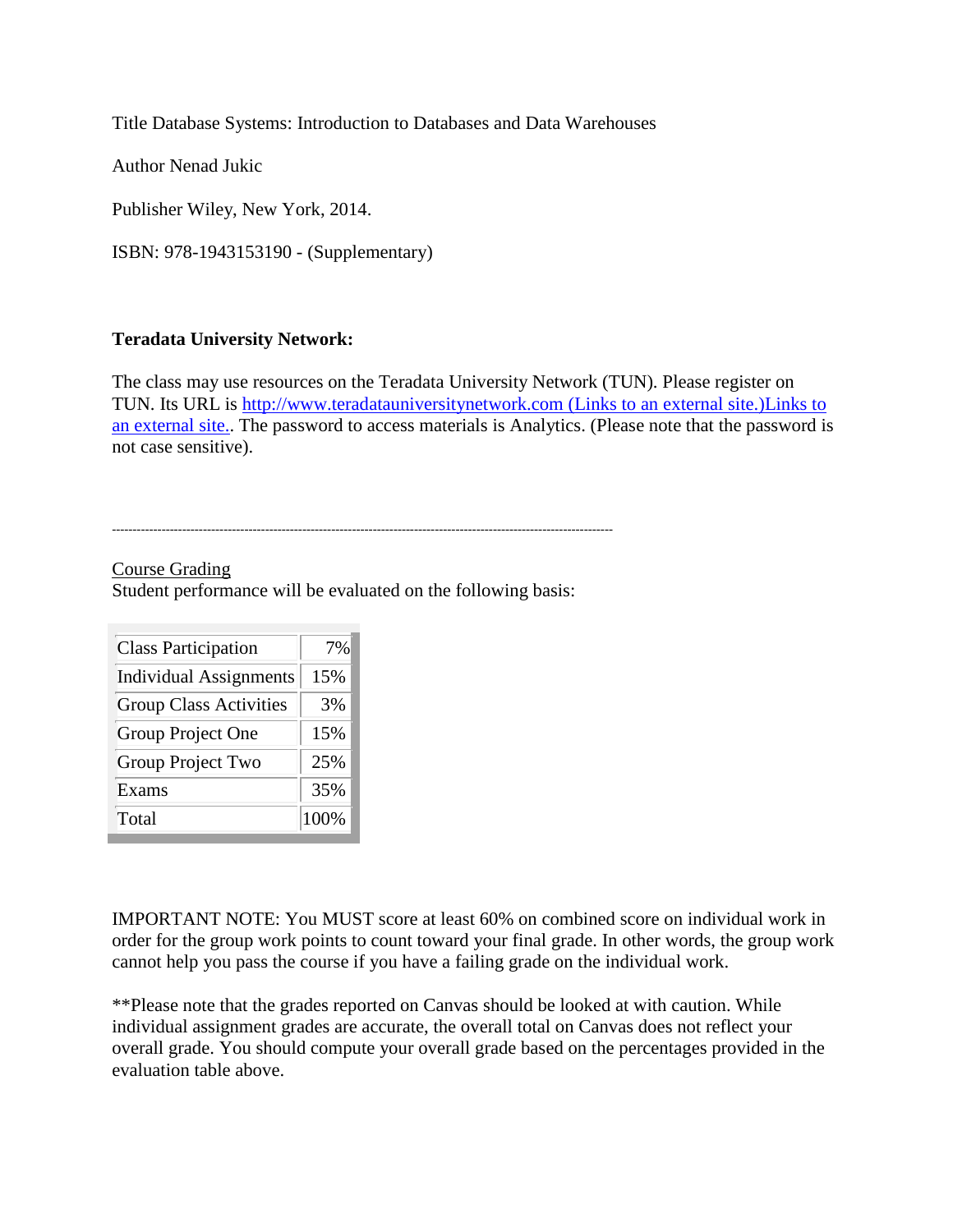## Class Participation:

Students are expected to attend all class sessions on time. Class attendance should be given priority over other activities. Late attendance will count as a partial absence. "A" students must attend all classes and actively provide thoughtful, relevant comments to class discussions and class exercises. Low attendance, more than 15 percent absences, will result in an automatic fail in the course.

\*Please note: using computers, mobile phones or laptops for personal use (e.g., email) will be grounds for reduction of your overall participation grade. The participation grade will be reduced by one percentage point for EACH INSTANCE of computer use for any activity outside of class work. Your participation grade will be available to you at the end of the semester. Please do not be surprised if you receive a zero for participation at the end of the course if you violate this policy.

# Group Work: Assignments & Project

Each student will be assigned to a permanent team for the duration of the course. Students will work on assignments and a project in teams. Team peer evaluations will be administered to assess each team member's contribution to the assignments/project.

Groups are expected to complete all assignments on time. I will only accept assignments turned in on the due date. Each team will also work on a dashboard project. The project description will be discussed at a later date in class. Deliverables of assignments/project milestones are due at the start of class on the due date; your project grade will suffer significantly if a deliverable is not on time (i.e., 20% reduced for each day late). Your grade on the team project will be based on the quality of the deliverables your team produces.

-------------------------------------------------------------------------------------------------------------------------

### General Course Philosophies & Policies

### **The learning environment:**

Your contributions directly impact the value you and your fellow students gain from this course. To that end, you can contribute to a supportive learning environment by meeting these expectations:

- Arrive on time and stay until the end of class.
- Turn off cell phones, pagers and alarms while in class.
- Limit the use of electronic devices (e.g., laptop, tablet computer) to class-related usage such as taking notes. Restrict the use of an Internet connection (e.g., checking email, Internet browsing, sending instant messages) to before class, during class breaks, or after class.
- During class time speak to the entire class and fully participate in class discussions.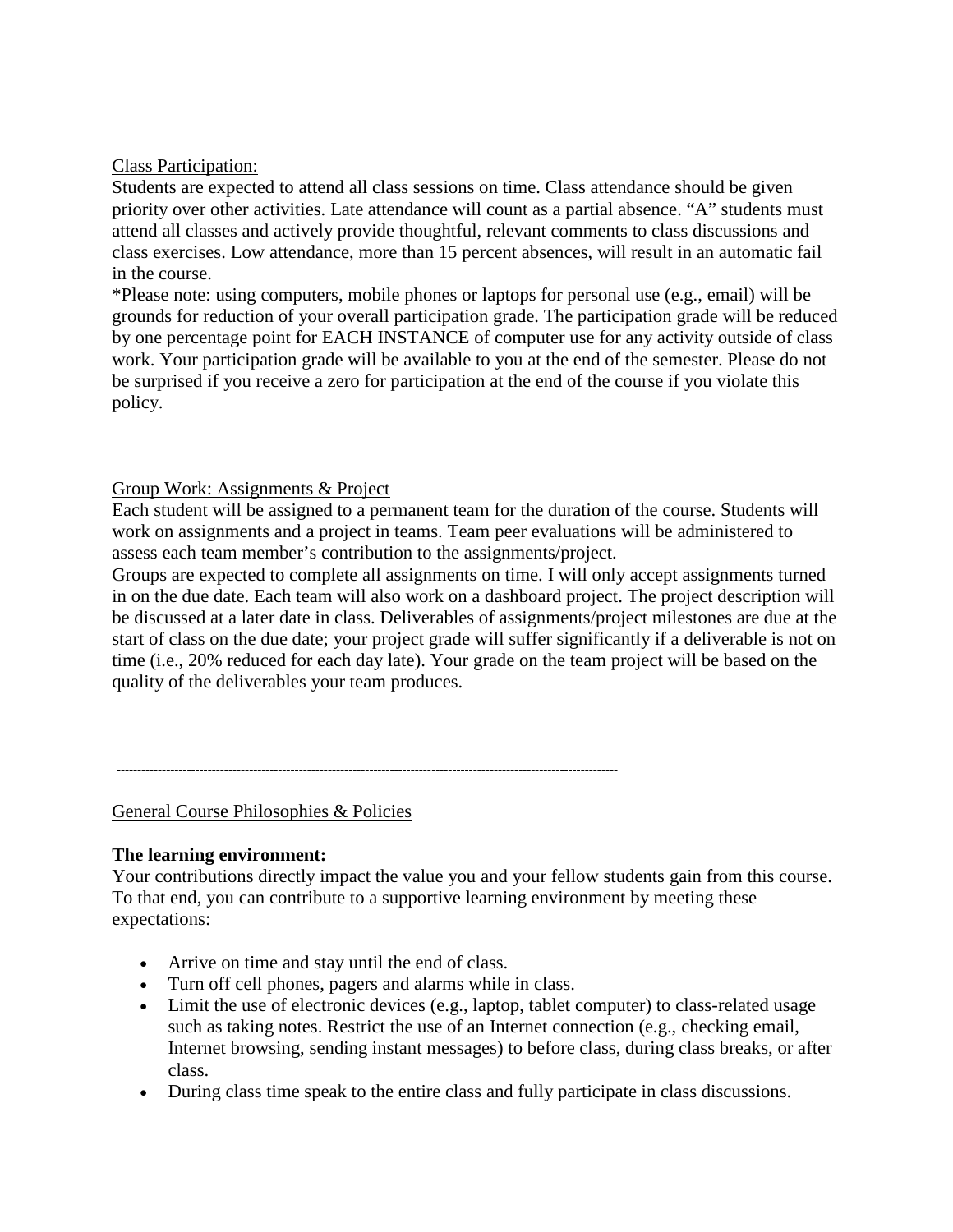• Be fully present and remain present for the entirety of each class meeting.

### **Academic honesty:**

Academic dishonesty, in any form, is a serious offense. The University Rules and other documented policies of the department, college, and university related academic integrity will be enforced. Any violation of these regulations, including acts of plagiarism or cheating, will be dealt with on an individual basis according to the severity of the misconduct.

### **Special needs:**

If you have any special needs related to your participation in this course that may influence your performance in this course you should meet with the instructor to arrange reasonable provisions to ensure an equitable opportunity to meet all the requirements of this course.

# **Evaluation:**

The final grade awarded will be based on the percentage of the total points awarded as follows:

| Scale |        |                |             |  |
|-------|--------|----------------|-------------|--|
| A     | 94-100 |                |             |  |
| $A -$ | 90-93  |                |             |  |
| $B+$  | 87-89  | $C+$           | 77-79       |  |
| B     | 83-86  | $\overline{C}$ | 70-76       |  |
| В-    | 80-82  | F              | Below<br>70 |  |

### **Grading:**

Every effort will be made to return assignments, group milestones, etc…within one week of submission.

### **Grade appeals:**

If you have a concern about a grade that you receive in this class, you are invited to submit to me a written appeal within one week of receiving the grade in question. The appeal should outline your specific concerns with the grade and provide evidence supporting why the grade should be changed. I will then review your appeal and respond as quickly as possible. I reserve the right to re-grade the entire assignment or project milestone in question.